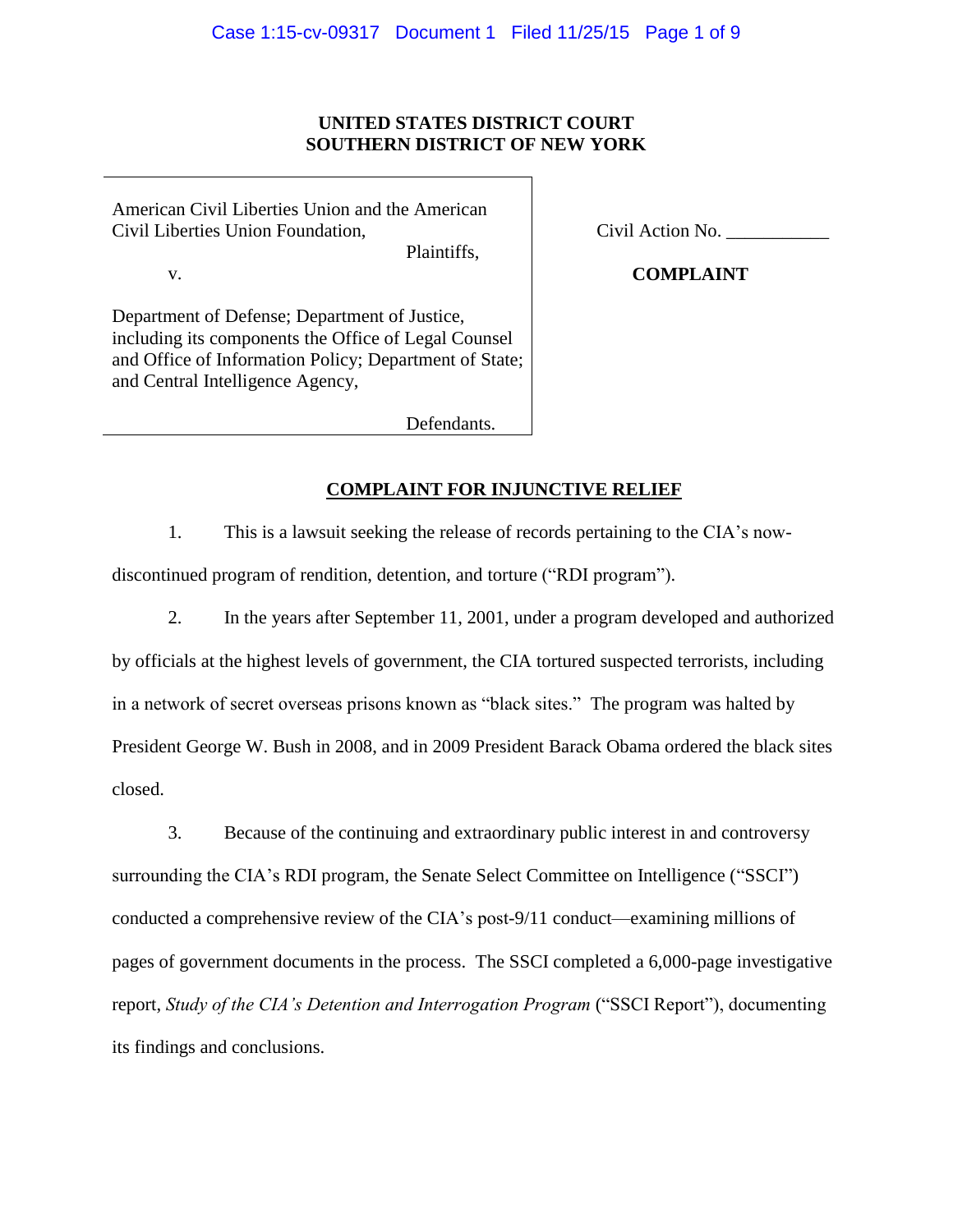### Case 1:15-cv-09317 Document 1 Filed 11/25/15 Page 2 of 9

4. On December 9, 2014, following Executive Branch declassification review, the SSCI released the SSCI Report summary to the public. The summary describes widespread abuses that took place in the RDI program, as well as details concerning the CIA's evasions and misrepresentations about its activities to Congress, the White House, the courts, the media, and the American public. The SSCI Report immediately became the subject of widespread public controversy and debate, as well as media attention.

5. In the months since the SSCI Report's release, the debate about the CIA's RDI program has intensified. The legality and wisdom of the CIA's practices—as well as the resulting harm to individuals' human rights, our nation's values, and our national security—are currently debated in Congress and in the context of the 2016 Presidential campaign.

6. In response to the public release of the SSCI Report summary, the CIA declassified and released its June 2013 response to the SSCI's Study. CIA Director Brennan also released a public statement on December 9, 2014, acknowledging that the "the detention and interrogation program had shortcomings," "that the Agency made mistakes," and that it "did not always live up to the high standards that we set for ourselves and that the American people expect of us."

7. On January 28, 2015, the CIA issued new guidance that declassified numerous aspects of the RDI program in response to the SSCI Report.

8. This action is brought under the Freedom of Information Act ("FOIA"), 5 U.S.C. § 552, seeking injunctive and other appropriate relief, including the immediate processing and release of records sought by Plaintiffs American Civil Liberties Union and American Civil Liberties Union Foundation (collectively "ACLU") from Defendants Department of Justice ("DOJ"), Department of Defense ("DOD"), Department of State ("DOS"), and CIA

-2-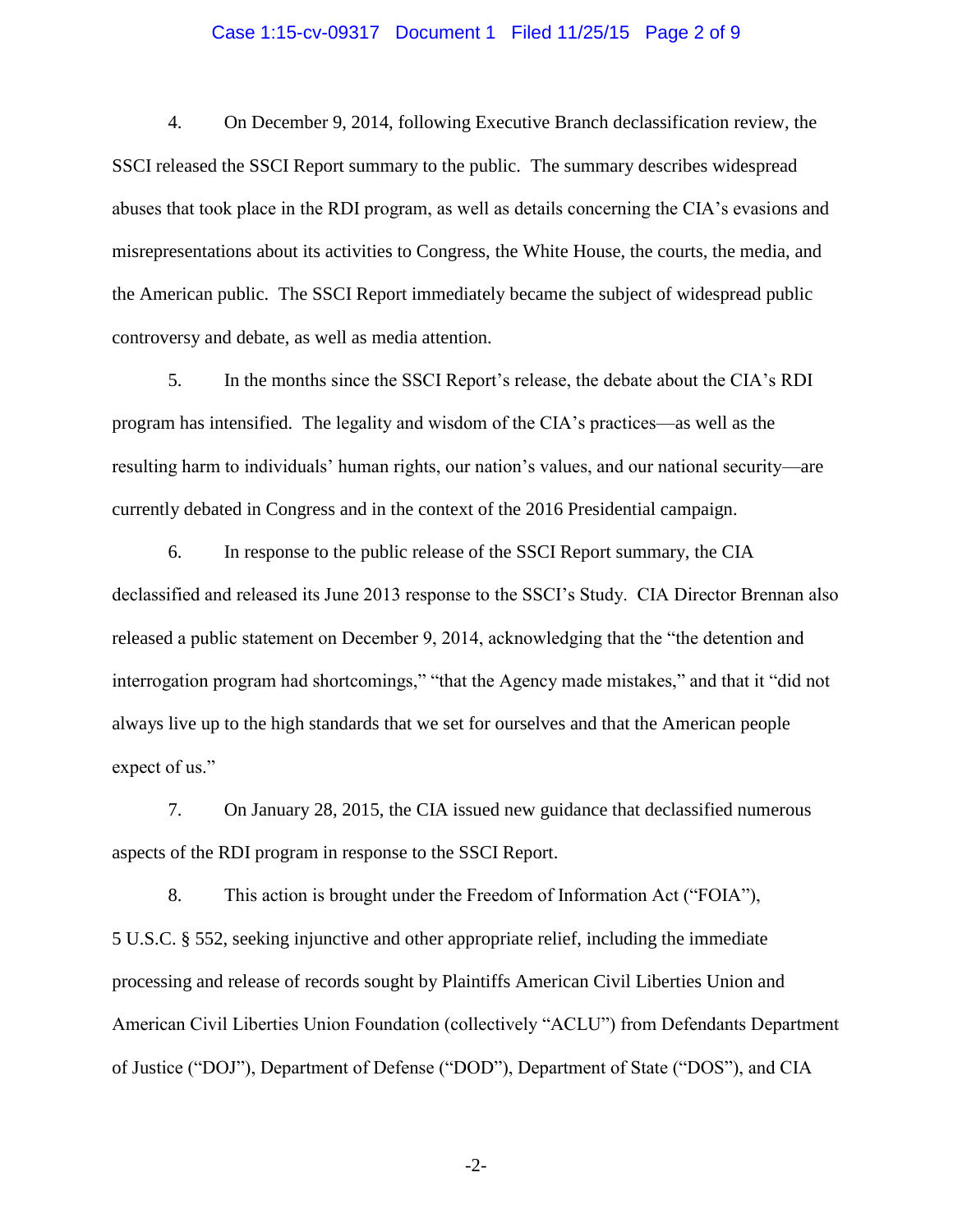### Case 1:15-cv-09317 Document 1 Filed 11/25/15 Page 3 of 9

(collectively "Defendants") through a FOIA request ("Request") made by the ACLU. The Request sought records and categories of records either identified in the SSCI Report or whose classification status is implicated by the Report's public release, the CIA's public response, and the accompanying change in classification guidance.

9. Plaintiffs submitted the Request to the DOD, DOS, and CIA, as well as to specific components of the DOJ, including the Office of Legal Counsel ("OLC") and Office of Information Policy ("OIP"). Plaintiffs sought expedited processing and a waiver of fees.

10. To date, no agency has released any record in response to the Request.

### **Jurisdiction and Venue**

11. This Court has subject-matter and personal jurisdiction over this action pursuant to 5 U.S.C. § 552(a)(4)(B), (a)(6)(E)(iii), 28 U.S.C. § 1331, and 5 U.S.C. §§ 701-706.

12. Venue is premised on the place of business of the ACLU and is proper in this district under 5 U.S.C. § 552(a)(4)(B).

### **Parties**

13. Plaintiff American Civil Liberties Union is a nationwide, non-profit, nonpartisan organization with more than 500,000 members dedicated to the constitutional principles of liberty and equality. The ACLU is committed to ensuring that the U.S. government acts in compliance with the Constitution and laws, including international legal obligations. The ACLU is also committed to principles of transparency and accountability in government, and seeks to ensure that the American public is informed about the conduct of its government in matters that affect civil liberties and human rights. Obtaining information about governmental activity, analyzing that information, and widely publishing and disseminating it to the press and the

-3-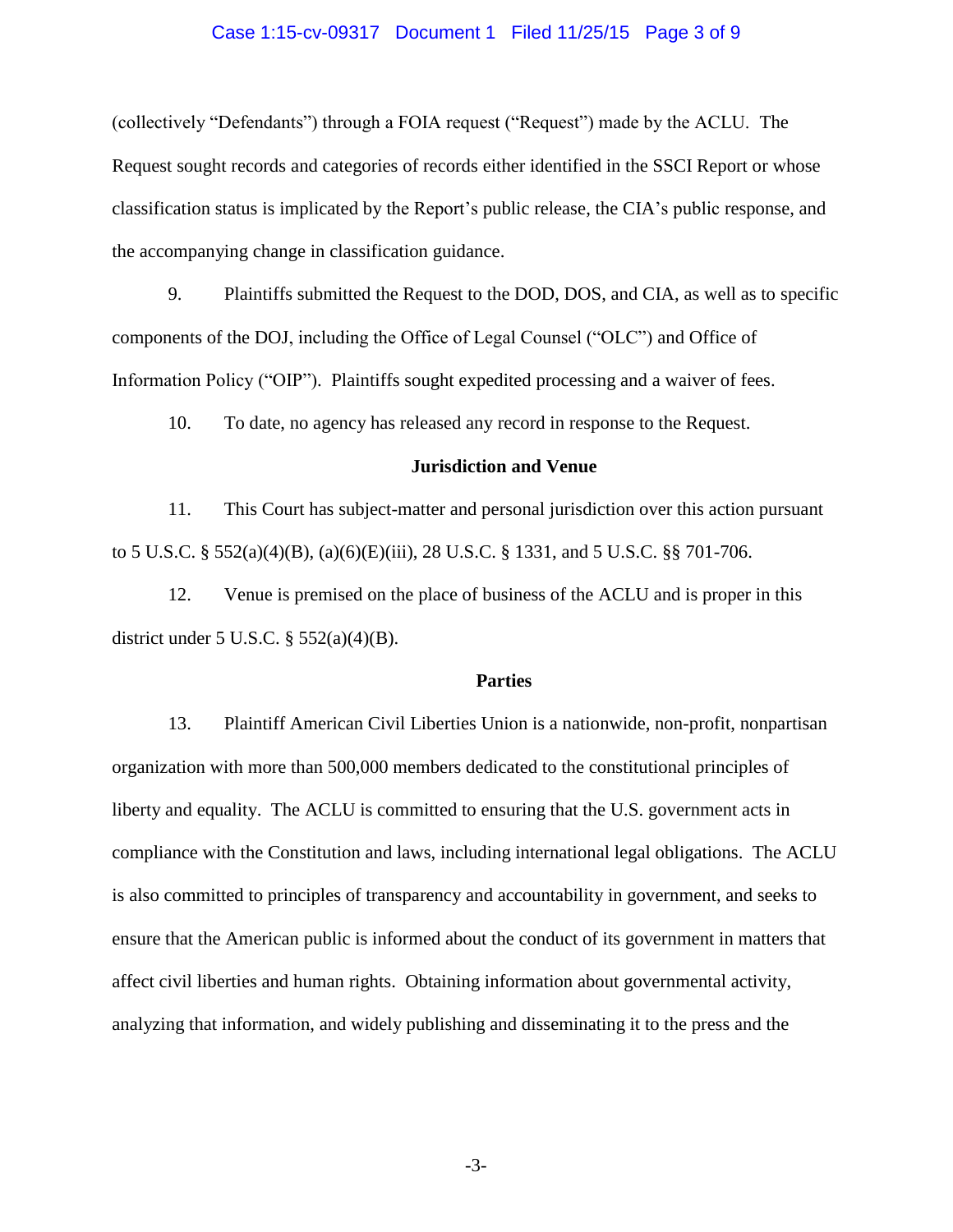### Case 1:15-cv-09317 Document 1 Filed 11/25/15 Page 4 of 9

public (in both its raw and analyzed form) is a critical and substantial component of the ACLU's work and one of its primary activities.

14. Plaintiff American Civil Liberties Union Foundation is a separate  $\S 501(c)(3)$ organization that educates the public about civil liberties and employs lawyers who provide legal representation free of charge in cases involving civil liberties.

15. Defendant DOJ is a department of the executive branch of the U.S. government and is an agency within the meaning of 5 U.S.C. § 552(f)(1). The OLC and OIP, from which the ACLU has also requested records, are components of DOJ.

16. Defendant DOD is a department of the executive branch of the U.S. government and is an agency within the meaning of  $5 \text{ U.S.C.}$  §  $552(f)(1)$ .

17. Defendant DOS is a department of the executive branch of the U.S. government and is an agency within the meaning of  $5 \text{ U.S.C.}$  §  $552(f)(1)$ .

18. Defendant CIA is a department of the executive branch of the U.S. government and is an agency within the meaning of 5 U.S.C. § 552(f)(1).

### **The ACLU's Request**

19. On August 14, 2015, the ACLU submitted the Request for sixty-nine records and categories of records identified in the SSCI Report or whose classification status is implicated by its public release, by the CIA response, and by the accompanying change in classification guidance. The requested records include (1) emails, cables, memoranda, letters, and reports identified and excerpted in the SSCI Report; (2) records of Combatant Status Review Tribunals; and (3) reports previously released in redacted form before the public disclosure of the SSCI Report. A copy of the request is attached to this complaint as Exhibit A.

-4-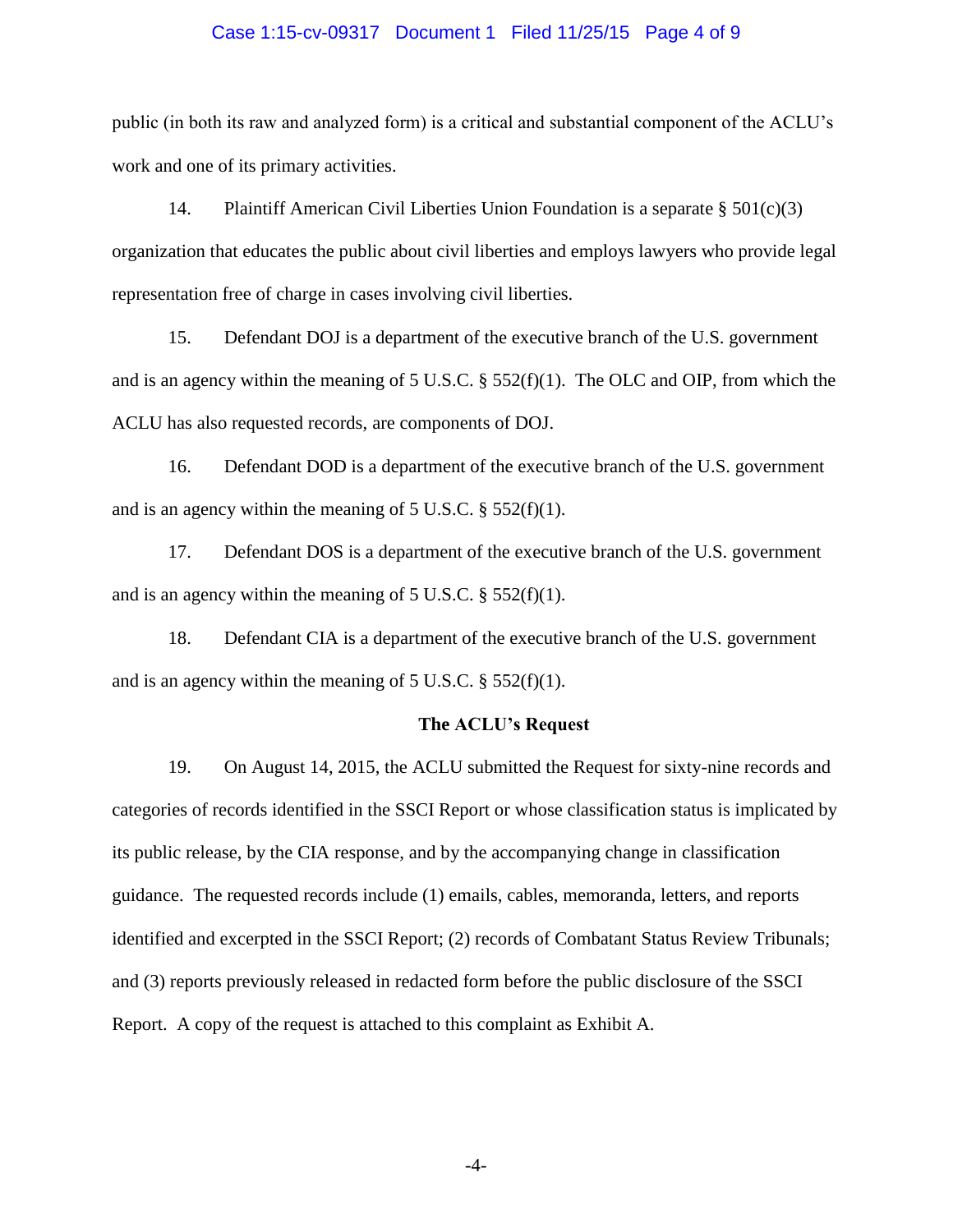#### Case 1:15-cv-09317 Document 1 Filed 11/25/15 Page 5 of 9

20. The ACLU sought expedited processing, contending that the records were urgently needed to inform the public about actual or alleged government activity and that the ACLU was primarily engaged in disseminating information. *See* 5 U.S.C. § 552(a)(6)(E)(v); *see also* 28 C.F.R. § 16.5(d)(1)(ii); 32 C.F.R. § 286.4(d)(3)(ii); 32 C.F.R. § 1900.34(c)(2). The ACLU also sought expedited processing on the grounds that the records related to a "breaking news story of general public interest." 32 C.F.R. § 286.4(d)(3)(ii)(A); *see also* 28 C.F.R. §  $16.5(d)(1)(iv)$ .

21. The ACLU sought a waiver of search, review, and duplication fees on the basis that disclosure of the requested records was in the public interest because it was "likely to contribute significantly to public understanding of the operations or activities of the government and [was] not primarily in the commercial interest of the requester." 5 U.S.C. § 552(a)(4)(A)(iii); *see also* 28 C.F.R. § 16.11(k)(1); 32 C.F.R § 286.28(d); 32 C.F.R. § 1900.13(b)(2). The ACLU also sought the waiver on the basis that the ACLU constituted a "representative of the news media" and that the records were not sought for commercial use. *See*  5 U.S.C. § 552(a)(4)(A)(ii)(II); *see also* 32 C.F.R. § 286.28(e)(7); 32 C.F.R. § 1900.13(i)(2); 28 C.F.R. § 16.11(d).

### **The Government's Response to the Request**

22. None of the defendant agencies has released any record in response to the Request. The agencies have responded inconsistently to the ACLU's request for expedited processing and waiver of fees.

### DOJ Office of Legal Counsel

23. On August 28, 2015, OLC denied the ACLU's request for expedited processing under 28 C.F.R. § 16.5(d)(1)(ii) ("An urgency to inform the public about an actual or alleged

-5-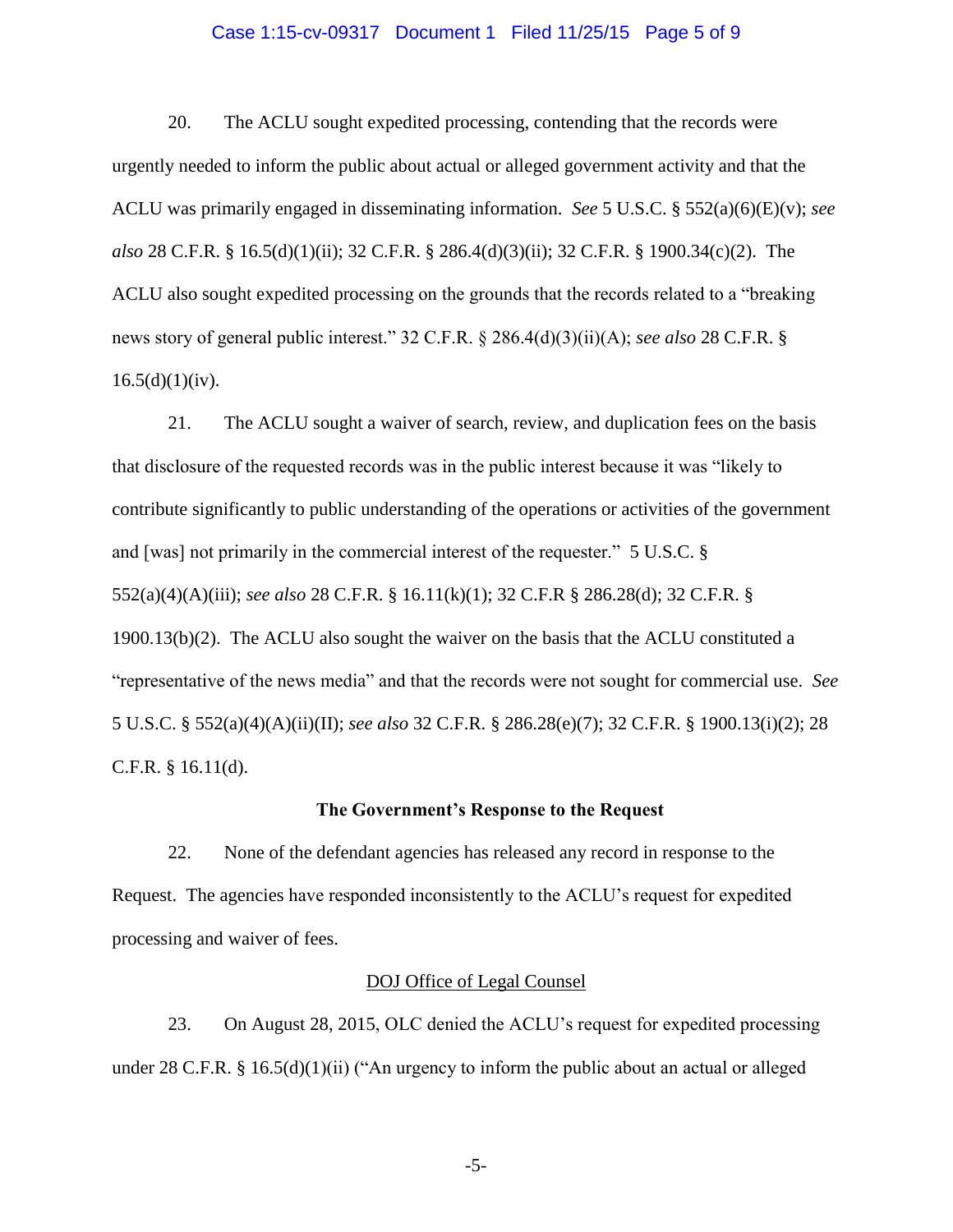### Case 1:15-cv-09317 Document 1 Filed 11/25/15 Page 6 of 9

federal government activity, if made by a person primarily engaged in disseminating information."), but referred the request to the Director of the Office of Public Affairs to determine whether to grant expedited processing under 28 C.F.R.  $16.5(d)(1)(iv)$  ("A matter of widespread and exceptional media interest in which there exist possible questions about the government's integrity which affect public confidence."). The OLC deferred its decision on the request for a fee waiver. It has not rendered any decision since that time, or provided any records.

24. On September 16, 2015, OLC was informed that the Office of Public Affairs granted the ACLU's request for expedited processing under 28 C.F.R.  $16.5(d)(1)(iv)$ . By letter dated September 17, 2015, OLC informed the ACLU that its request had been granted expedited processing. However, no documents have been provided or, to the ACLU's knowledge, processed. Indeed, the ACLU has received no further response or correspondence from OLC.

### DOJ Office of Information Policy

25. On August 28, 2015, OIP denied the ACLU's request for expedited processing under 28 C.F.R. § 16.5(d)(1)(ii) ("An urgency to inform the public about an actual or alleged federal government activity, if made by a person primarily engaged in disseminating information."), but referred the request to the Director of the Office of Public Affairs to determine whether to grant expedited processing under 28 C.F.R. 16.5(d)(1)(iv) ("A matter of widespread and exceptional media interest in which there exist possible questions about the government's integrity which affect public confidence."). By letter dated September 16, 2015, OIP informed the ACLU that its request had been granted expedited processing under this section. In the same letter, OIP advised the ACLU that "unusual circumstances" would impact

-6-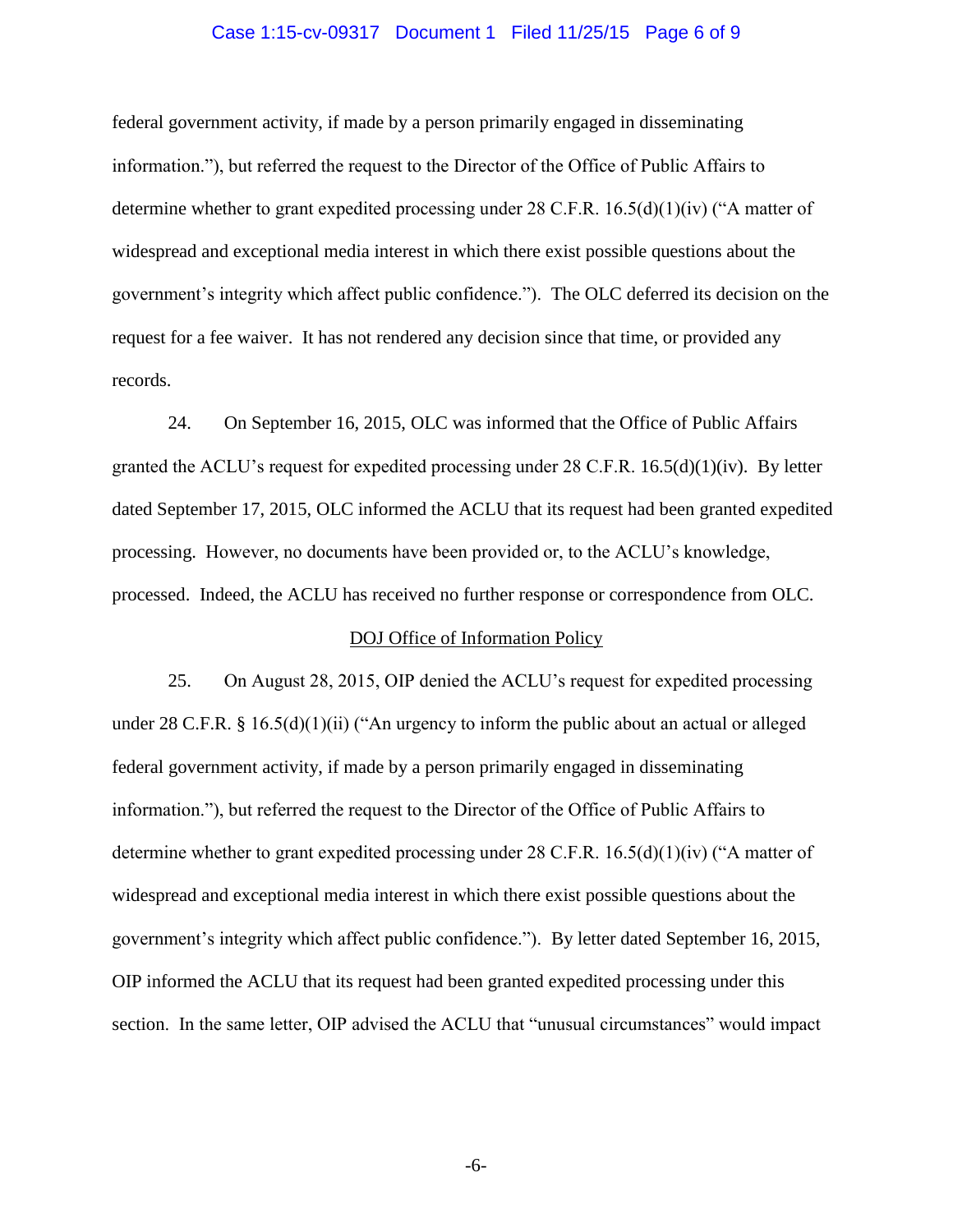### Case 1:15-cv-09317 Document 1 Filed 11/25/15 Page 7 of 9

the time required to process the Request, and that no decision had been made on the ACLU's fee waiver request. The ACLU has received no further response or correspondence from OIP.

### Department of Defense

26. On September 15, 2015, DOD denied the ACLU's request for expedited processing and advised the ACLU that "unusual circumstances" would impact the time required to process the Request. The response did not address ACLU's request for a fee waiver. The ACLU has received no further response or correspondence from DOD.

### Department of State

27. On August 21, 2015, DOS's Office of Information Programs & Services denied the ACLU's request for expedited processing, stating that the ACLU had failed to demonstrate a "compelling need" for the requested records. DOS granted the request for a fee waiver. The ACLU has received no further response or correspondence from DOS.

## Central Intelligence Agency

28. On August 26, 2015, the CIA denied the ACLU's request for expedited

processing. The ACLU has received no further response or correspondence from the CIA.

### **Causes of Action**

29. Defendants' failure to make a reasonable effort to search for records sought by the Request violates FOIA, 5 U.S.C. § 552(a)(3), and Defendants' corresponding regulations.

30. Defendants' failure to promptly make available the records sought by the Request violates FOIA, 5 U.S.C. § 552(a)(3)(A), and Defendants' corresponding regulations.

31. The failure of Defendants DOD, DOS, and CIA to grant the ACLU's request for expedited processing violates FOIA, 5 U.S.C. § 552(a)(6)(E) and the Defendants' corresponding regulations.

-7-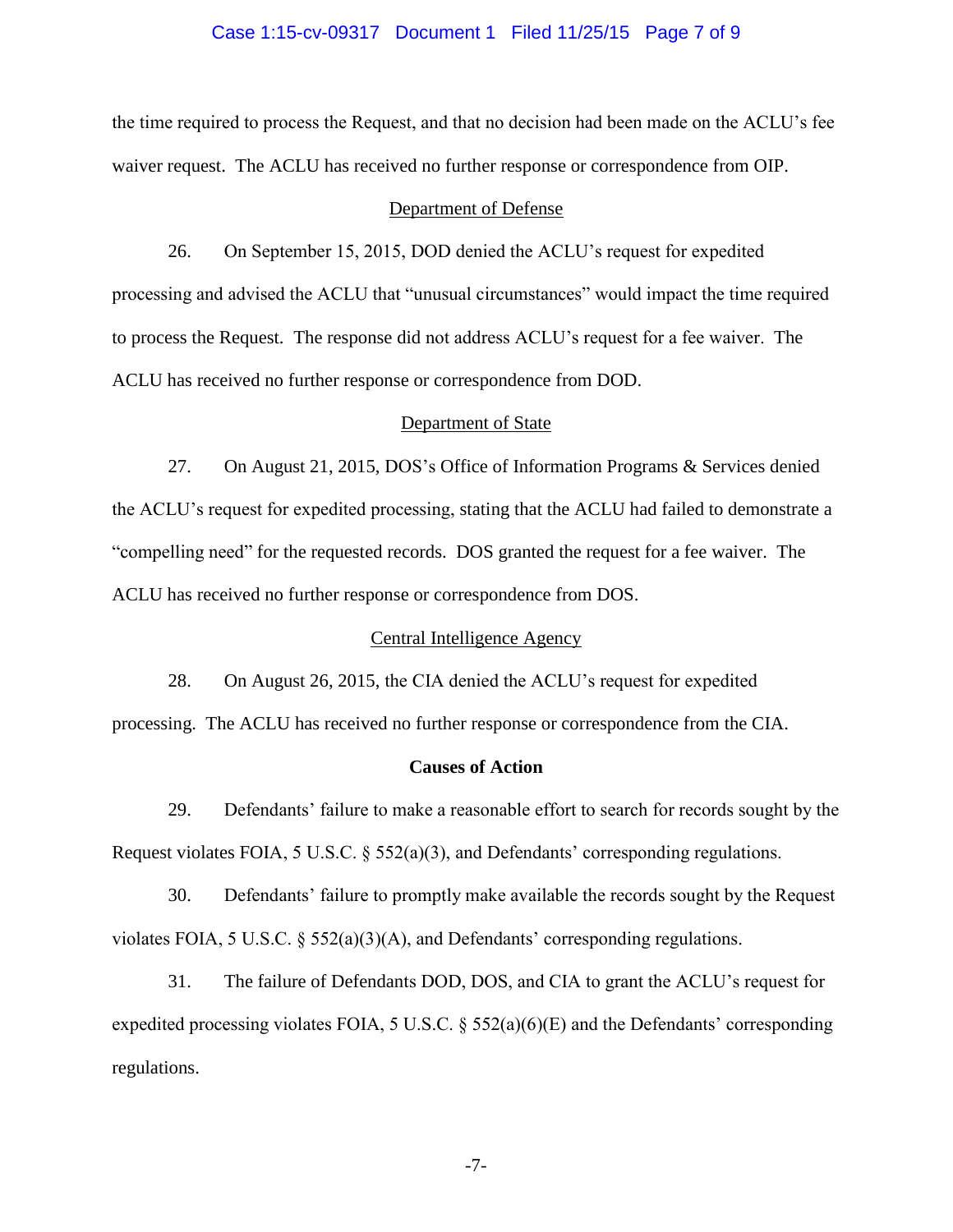### Case 1:15-cv-09317 Document 1 Filed 11/25/15 Page 8 of 9

32. The failure of Defendants OLC, OIP, DOD and CIA to grant the ACLU's request for a limitation of fees violates FOIA, 5 U.S.C.  $\S$  552(a)(4)(A)(ii)(II) and the Defendants' corresponding regulations.

33. The failure of Defendants OLC, OIP, DOD and CIA to grant the ACLU's request for a waiver of search, review, and duplication fees violates FOIA, 5 U.S.C. § 52(a)(4)(A)(iii), and the Defendants' corresponding regulations.

# **Requested Relief**

WHEREFORE, Plaintiffs respectfully request that this Court:

A. Order Defendants immediately to produce all records responsive to the

Request;

B. Enjoin Defendants from charging Plaintiffs search, review, or duplication fees

for the processing of the Request;

C. Award Plaintiffs their costs and reasonable attorneys' fees incurred in this

action; and

D. Grant such other relief as the Court may deem just and proper.

November 25, 2015 Respectfully submitted,

/s/ *Dror Ladin* Dror Ladin Jameel Jaffer AMERICAN CIVIL LIBERTIES UNION FOUNDATION 125 Broad Street, 18<sup>th</sup> Floor New York, New York 10004 Phone: 212-284-7303 dladin@aclu.org